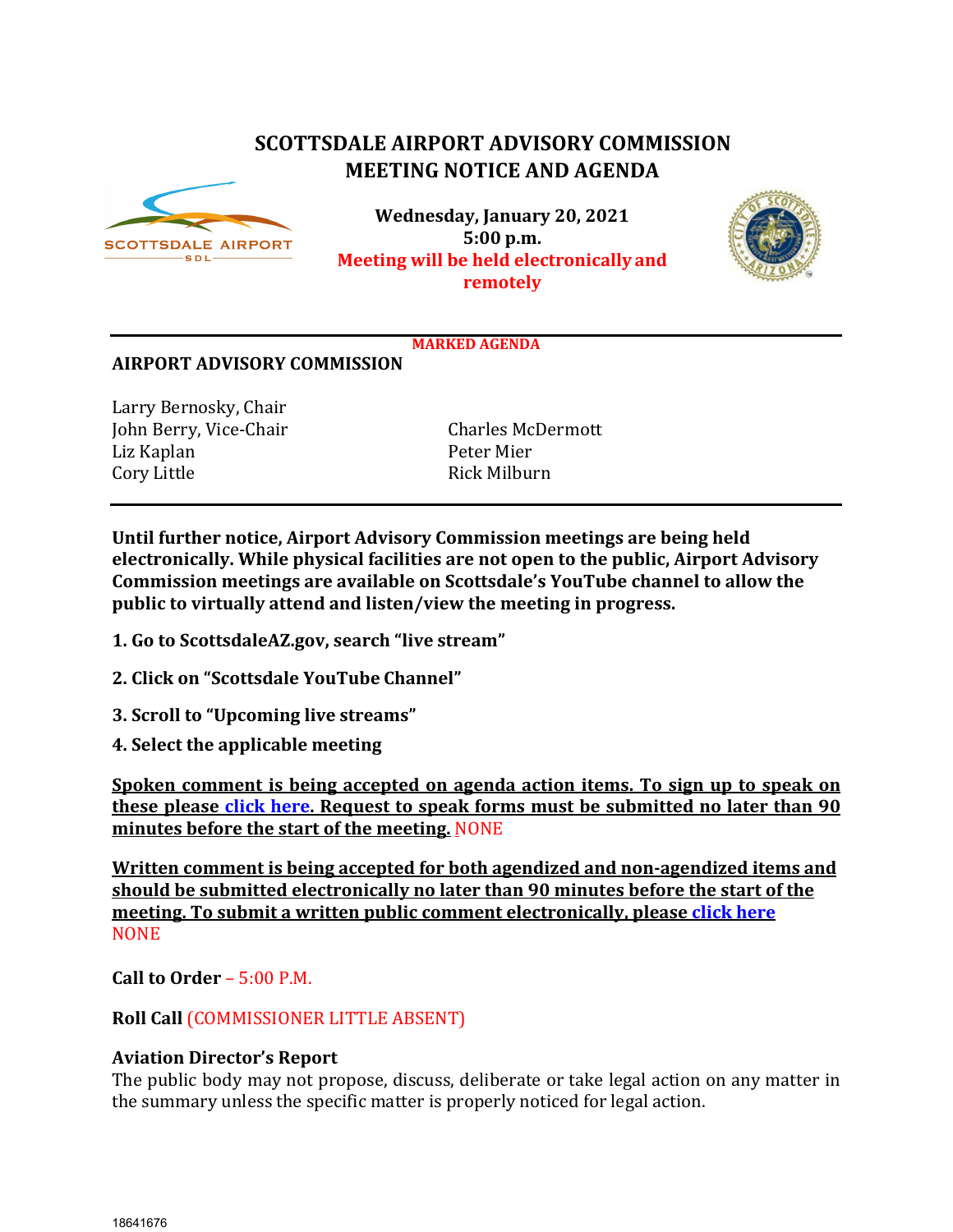AVIATION DIRECTOR MASCARO ANNOUNCED THE OFFICIAL OPENING OF SCOTTDALE AIRPORT'S 3RD FBO, JET AVIATION AND THE OPENING OF THE AIRPORT'S NORTH EXECUTIVE BOX HANGAR DEVELOPMENT. PHASE 2, WHICH IS AN ADDITIONAL SEVEN EXECUTIVE BOX HANGARS, IS CURRENTLY IN DEVLOPMENT TO BE COMPLETEED IN THE FALL. IN ADDITION, DIRECTOR MASCARO THANKED THE CHAIR AND VICE-CHAIR FOR THEIR ONE YEAR OF SERVICE ON THE COMMISSION

## **Approval of Minutes**

Regular Meeting: November 18, 2020

COMMISSIONER PETER MIER MADE A MOTION TO APPROVE THE REGULAR MEETING MINUTES OF NOVEMBER 18, 2020. VICE-CHAIR BERRY SECONDED THE MOTION WHICH CARRIED 6/0, WITH CHAIR BERNOSKY, VICE-CHAIR BERRY, COMMISSIONERS KAPLAN, MCDERMOTT, MIER AND MILBURN VOTING IN THE AFFIRMATIVE WITH NO DISSENTING VOTES.

### **REGULAR AGENDA ITEMS 1-17**

**How the Regular Agenda Works**: The Commission takes a separate action on each item on the Regular Agenda

1. Election of Officers

*Pursuant to By-laws of the Scottsdale Airport Advisory Commission, Section I. Organization paragraph 101. Elections. The Commission shall, in regular session following the first day of January of every year, elect from its members a Chair and Vice Chair. The term of office shall be one year, and no officer shall succeed him or herself more than once.*

Staff contact: Gary P. Mascaro, Aviation Director, 480-312-7735,

[gmascaro@scottsdaleaz.gov](mailto:gmascaro@scottsdaleaz.gov)

CHAIR BERNOSKY MOVED TO NOMINATE VICE-CHAIR JOHN BERRY AS THE CHAIR, COMMISSIONER RICK MILBURN SECONDED THE MOTION WHICH CARRIED 6/0 WITH CHAIR BERNOSKY, VICE-CHAIR BERRY, COMMISSIONERS KAPLAN, MILBURN, MCDERMOTT AND MIER VOTING IN THE AFFIRMATIVE WITH NO DISSENTINGVOTES.

CHAIR BERNOSKY MOVED TO NOMINATE CHARLES MCDERMOTT AS THE VICE-CHAIR, VICE-CHAIR JOHN BERRY SECONDED THE MOTION WHICH CARRIED 6/0 WITH CHAIR BERNOSKY, VICE-CHAIR BERRY, COMMISSIONERS KAPLAN, MILBURN, MCDERMOTT AND MIER VOTING IN THE AFFIRMATIVE WITH NO DISSENTINGVOTES.

*2.* Discussion and possible action regarding Airport Advisory Commission By-Laws *Pursuant to the By-Laws of the Scottsdale Airport Advisory Commission, Section IV, Rules and Amendments, Paragraph 401. Amended Procedures.* Staff contact: Gary P. Mascaro, Aviation Director, 480-312-7735, [gmascaro@scottsdaleaz.gov](mailto:gmascaro@scottsdaleaz.gov) NO ACTION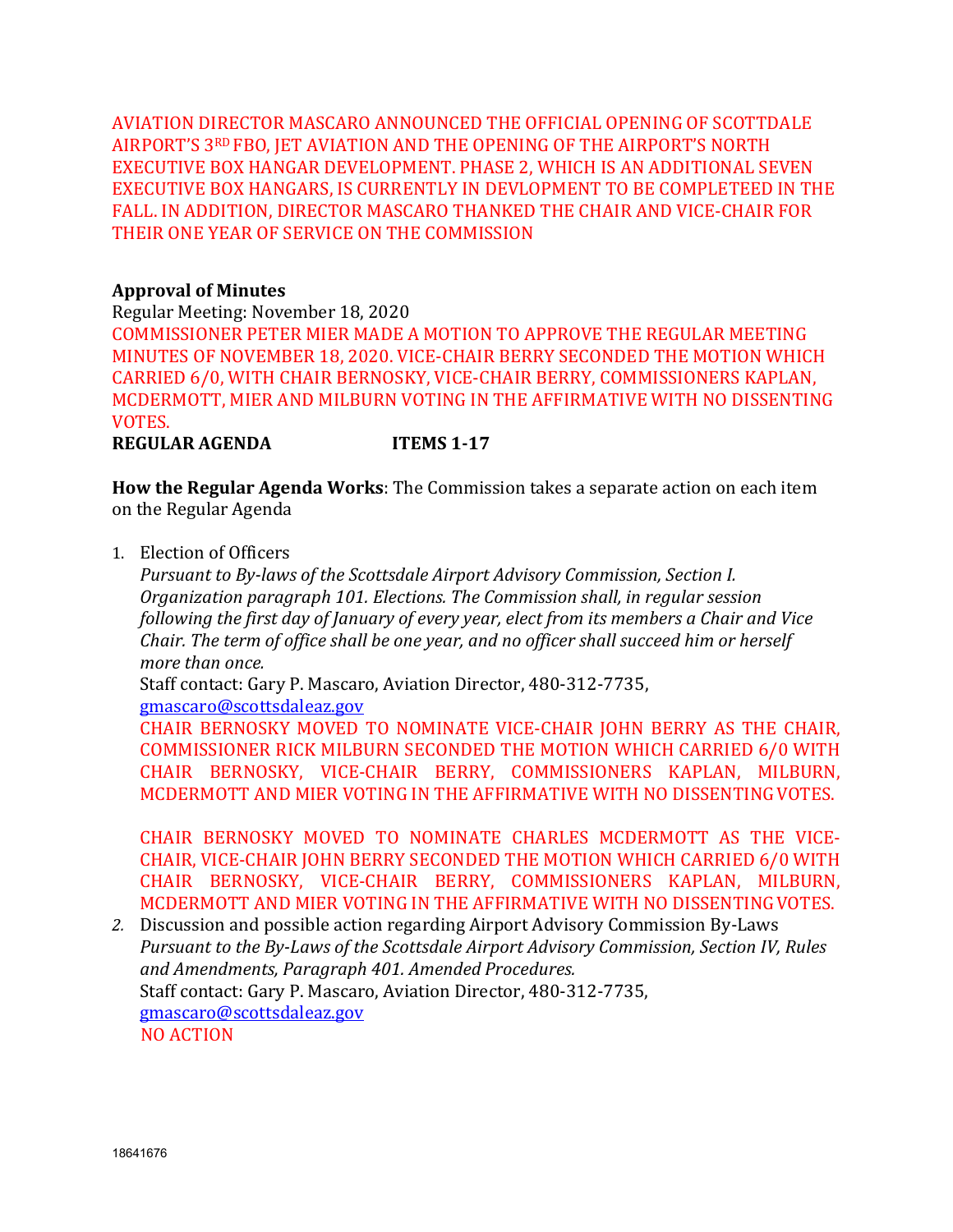- 3. Discussion and Possible Action regarding application for Airpark AeronauticalBusiness Permit for Beck Lane Hangars, LLC to conduct hangar/shade leasing services at the Scottsdale Airpark. Staff contact: Carmen Williams, Aviation Finance & Administration Manager, 480-312-8475, [cawilliams@scottsdaleaz.gov](mailto:cawilliams@scottsdaleaz.gov) VICE-CHAIR MCDERMOTT MADE A MOTION TO APPROVE THE APPLICATION FOR AN AERONAUTICAL BUSINESS PERMIT FOR BECK LANE HANGARS, LLC TO CONDUCT HANGAR/SHADE LEASING SERVICES AT SCOTTSDALE AIRPORT. COMMISSIONER KAPLAN SECONDED THE MOTION WHICH CARRIED 6/0 WITH CHAIR BERRY, VICE-CHAIR MCDERMOTT, COMMISSIONERS BERNOSKY, KAPLAN, MIER AND MILBURN VOTING IN THE AFFIRMATIVE WITH NO DISSENTING VOTES.
- 4. Discussion and Possible Action regarding application for Airport Aeronautical Business Permit for GrandView Aviation, LLC to conduct aircraft charter services at the Scottsdale Airport. Staff contact: Carmen Williams, Aviation Finance & Administration Manager, 480-312-8475, [cawilliams@scottsdaleaz.gov](mailto:cawilliams@scottsdaleaz.gov) COMMISSIONER MIER MADE A MOTION TO APPROVE THE APPLICATION FOR AN AERONAUTICAL BUSINESS PERMIT FOR GRANDVIEW AVIATION, LLC TO CONDUCT AIRCRAFT CHARTER SERVICES AT SCOTTSDALE AIRPORT. COMMISSIONER MILBURN SECONDED THE MOTION WHICH CARRIED 6/0 WITH CHAIR BERRY, VICE-CHAIR MCDERMOTT, COMMISSIONERS BERNOSKY, KAPLAN, MIER AND MILBURN VOTING IN THE AFFIRMATIVE WITH NO DISSENTING VOTES.
- 5. Discussion and Possible Action regarding application for Airport AeronauticalBusiness Permit for Sawyer MX, LLC to conduct aircraft maintenance and repair services at the Scottsdale Airport. Staff contact: Carmen Williams, Aviation Finance & Administration Manager, 480-312-8475, [cawilliams@scottsdaleaz.gov](mailto:cawilliams@scottsdaleaz.gov) COMMISSIONER MILBURN MADE A MOTION TO APPROVE THE APPLICATION FOR AN AERONAUTICAL BUSINESS PERMIT FOR SAWYER MX, LLC TO CONDUCT AIRCRAFT MAINTENANCE SERVICES AT SCOTTSDALE AIRPORT. COMMISSIONER BERNOSKY SECONDED THE MOTION WHICH CARRIED 6/0 WITH CHAIR BERRY, VICE-CHAIR MCDERMOTT, COMMISSIONERS BERNOSKY, KAPLAN, MIER AND MILBURN VOTING IN THE AFFIRMATIVE WITH NO DISSENTING VOTES.
- 6. Discussion and Possible Action to approve Airport Advisory Commission AnnualReport Staff contact: Gary P. Mascaro, Aviation Director, 480-312-7735, [gmascaro@scottsdaleaz.gov](mailto:gmascaro@scottsdaleaz.gov) VICE-CHAIR MCDERMOTT MADE A MOTION TO APPROVE THE AIRPORT ADVISORY COMMISSION ANNUAL REPORT AS PRESENTED. COMMISSIONER MIER SECONDED THE MOTION WHICH CARRIED 6/0, WITH CHAIR BERRY, VICE-CHAIR MCDERMOTT, COMMISSIONERS BERNOSKY, KAPLAN, MIER AND MILBURN VOTING IN THE AFFIRMATIVE WITH NO DISSENTING VOTES.
- 7. Discussion and Possible Action to Recommend Adoption of Resolution No. 12038, Authorizing Lease Agreement with Pantheon Global Realty for the lease of North General Aviation Executive Box Hangar Space at the Scottsdale Airport. Staffcontact: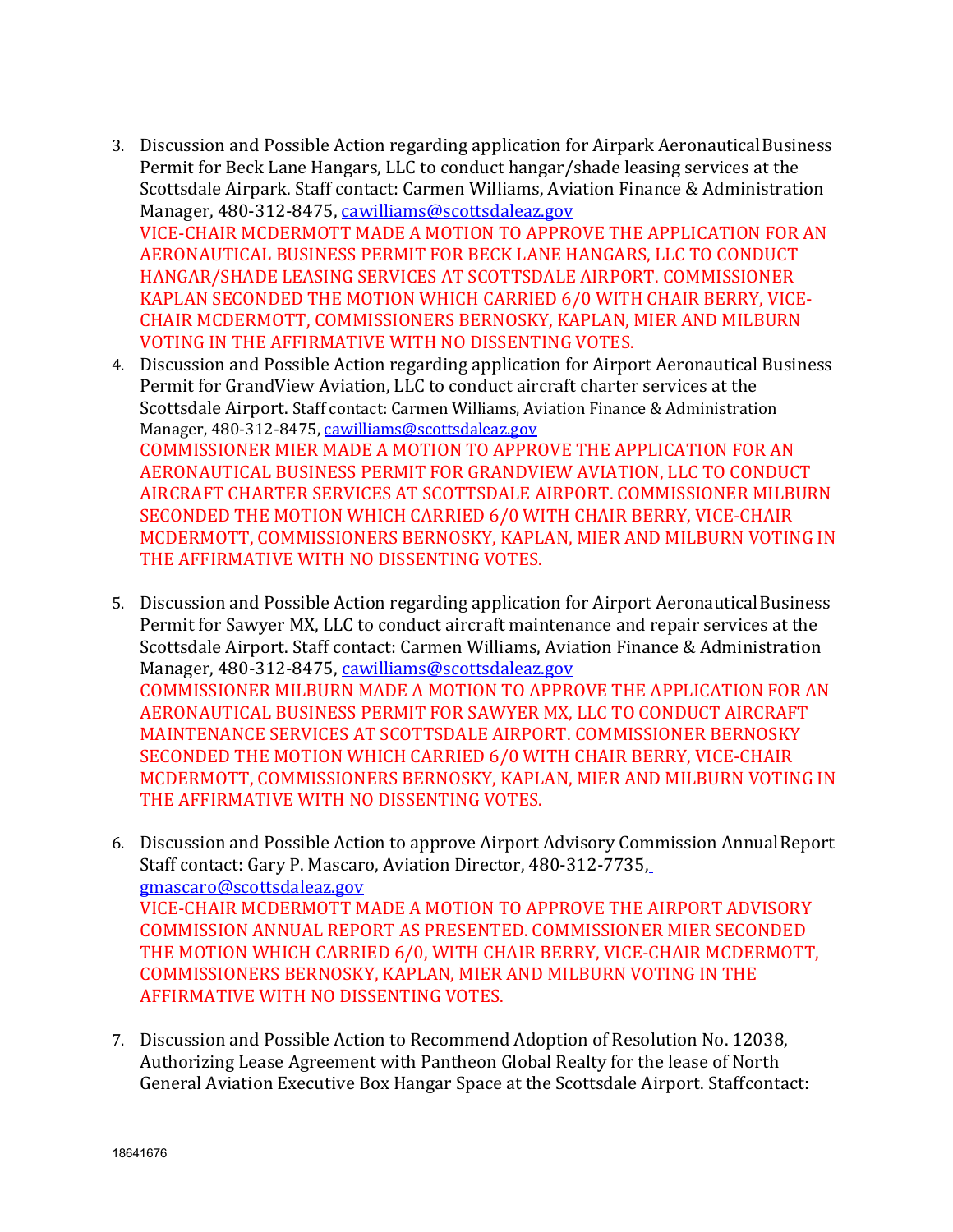Carmen Williams, Aviation Finance & Administration Manager, 480-312-8475, [cawilliams@scottsdaleaz.gov](mailto:cawilliams@scottsdaleaz.gov)

VICE-CHAIR MCDERMOTT MADE A MOTION TO RECOMMEND ADOPTION OF RESOLUTION NO. 12038, AUTHORIZING LEASE AGREEMENT WITH PANTHEON GLOBAL REALTY FOR THE LEASE OF NORTH GENERAL AVIATION EXECUTIVE BOX HANGAR SPACE AT SCOTTSDALE AIRPORT. COMMISSIONER KAPLAN SECONDED THE MOTION WHICH CARRIED 6/0, WITH CHAIR BERRY, VICE-CHAIR MCDERMOTT, COMMISSIONERS BERNOSKY, KAPLAN, MIER AND MILBURN VOTING IN THE AFFIRMATIVE WITH NO DISSENTING VOTES.

- 8. Discussion and Possible Action to Recommend Adoption of Resolution No. 12044, Authorizing Contract No. 2021-015-COS with DMD Real Estate Group, LLC for Aviation Real Estate Brokerage Consulting Services. Staff contact: Carmen Williams, Aviation Finance & Administration Manager, 480-312-8475, [cawilliams@scottsdaleaz.gov](mailto:cawilliams@scottsdaleaz.gov) VICE-CHAIR MCDERMOTT MADE A MOTION TO RECOMMEND ADOPTION OF RESOLUTION NO. 12044, AUTHORIZING CONTRACT NO. 2021-015-COS WITH DMD REAL ESTATE GROUP, LLC FOR AVIATION REAL ESTATE BROKERAGE CONSULTING SERVICES. COMMISSIONER BERNOSKY SECONDED THE MOTION WHICH CARRIED 5/0, WITH VICE-CHAIR MCDERMOTT, COMMISSIONERS BERNOSKY, KAPLAN, MIER AND MILBURN VOTING IN THE AFFIRMATIVE WITH CHAIR BERRY ABSTAINING.
- 9. Discussion and Possible Action to Recommend that City Council Adopt Resolution 12045 authorizing On-Call Engineering Services Contract Amendment 2018-055-COS-A1 with Mead & Hunt, Inc. increasing the annual contract expenditure limit from \$1,000,000 to \$1,500,000 for design and construction administration of various Aviation Department projects. Staff contact: Chris Read, Assistant Aviation Director-Operations, 480-312-2674, [cread@scottsaleaz.gov](mailto:cread@scottsaleaz.gov) VICE-CHAIR MCDERMOTT MADE A MOTION TO RECOMMEND ADOPTION OF RESOLUTION NO. 12045, AUTHORIZING CONTRACT NO. 2018-055-COS-A1 WITH MEAD & HUNT, INC. INCREASING THE ANNUAL CONTRACT EXPENDITURE LIMIT FROM \$1,000,000 TO \$1,500,000 FOR DESIGN AND CONSTRUCTION ADMINISTRATION OF VARIOUS AVIATION DEPARTMENT PROJECTS. COMMISSIONER MIER SECONDED THE MOTION WHICH CARRIED 6/0, WITH CHAIR BERRY, VICE-CHAIR MCDERMOTT, COMMISSIONERS BERNOSKY, KAPLAN, MIER AND MILBURN VOTING IN THE AFFIRMATIVE.
- 10. Discussion and input regarding the Monthly Construction Report Staff contact: Chris Read, Assistant Aviation Director-Operations, 480-312-2674, [cread@scottsdaleaz.gov](mailto:cread@scottsdaleaz.gov)
- 11. Discussion and input regarding Monthly Operations Report for November and December. Staff contact: Chris Read, Assistant Aviation Director-Operations, 480-312- 2674, [cread@scottsdaleaz.gov](mailto:cread@scottsdaleaz.gov)